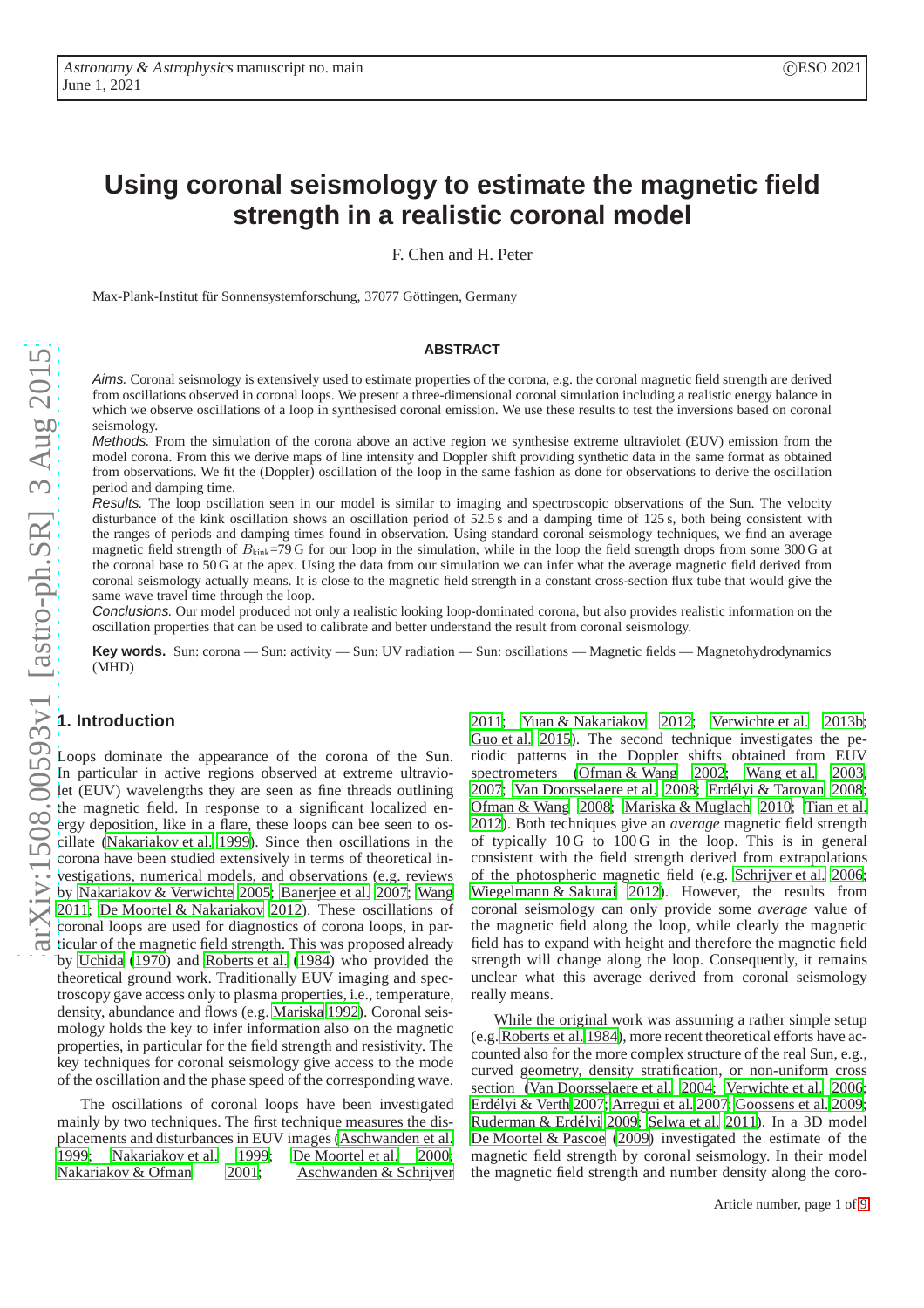nal loop are assumed to be constant [\(Pascoe et al. 2009\)](#page-8-33). This configuration sets a single reference value, and the authors did find a difference between their reference value and field strength derived from the oscillation of the model structure.

To make things worse, in the real corona the magnetic field strength varies along the loop, as does the number density, despite of the large density scale-height in the corona, and this might have a significant impact on the results of coronal seismology [\(Ofman et al. 2012\)](#page-8-34). [Aschwanden & Schrijver \(2011](#page-8-11)) and [Verwichte et al. \(2013a\)](#page-8-35) compared the magnetic field strength from coronal seismology with those obtained from potential or force-free extrapolations of the magnetic field in the same structures. Because of the limitation of the approaches (i.e. potential or force-free), it is uncertain if the extrapolated magnetic field line actually match the observed loops. Promising examples were presented by [Feng et al.](#page-8-36) [\(2007\)](#page-8-36) who showed that the magnetic field lines in a linear-force-free extrapolation do follow the loop structures reconstructed from stereoscopic observations.

Given all the difficulties of getting the reference values from observations, it is highly desirable to test coronal seismology in a model corona, which has realistic plasma properties and a magnetic field configuration similar to that of a real active region. Forward coronal models [\(Gudiksen & Nordlund 2005a](#page-8-37)[,b](#page-8-38); [Bingert & Peter 2011\)](#page-8-39) account for the cooling through the optically thin radiation and the highly anisotropic heat conduction along magnetic field lines, and successfully reproduce a variety of coronal phenomena [\(Peter 2015\)](#page-8-40). In those models the the horizontal motions in the photosphere induce currents in the corona, either through fieldline braiding [\(Parker 1972](#page-8-41)) or flux-tube tectonics [\(Priest et al. 2002\)](#page-8-42). The Ohmic dissipation of these currents is sufficient to heat the coronal plasma to over one million K. The energy distribution in this type of model is consistent with the expectation of the nanoflare mechanism [\(Bingert & Peter 2013\)](#page-8-43). The full treatment of the energy balance allows these models to resemble the plasma properties in the real corona, so that the synthesised emission from these models can be directly compared with real observations. These model successfully explain some basic features of coronal loops (e.g. the non-expanding cross section, [Peter & Bingert 2012\)](#page-8-44). A one-toone data-driven simulation can reproduce the appearance and dynamics in the particular solar active region that drives the simulation [\(Bourdin et al. 2013](#page-8-45)).

Being successful in modelling the plasma properties and general dynamics of the corona, a further challenge is how well the loop oscillation in a realistic model resembles that in real observations. We analyse the coronal emission synthesised from a 3D MHD model in which we clearly see loop oscillations. Analysing the synthetic data in the same way as observed coronal oscillations, we estimate the *average* magnetic field strength in the loop. Having access to the full 3D cube of the simulation data, we can compare this *average* value to the *actual* magnetic field strength that varies along the model loop. This comparison is a complementary to previous numerical experiments [\(De Moortel & Pascoe 2009](#page-8-32)) and observations [\(Aschwanden & Schrijver 2011;](#page-8-11) [Verwichte et al. 2013a](#page-8-35)), and helps to better understand the implications derived from the field strength inferred from coronal seismology.

## <span id="page-1-2"></span>**2. Model setup**

The coronal model we analyse here is based on the modelling strategy as described by [Bingert & Peter](#page-8-39) [\(2011\)](#page-8-39). The model setup is the same as in our previous model described in [Chen et al. \(2014](#page-8-46), [2015\)](#page-8-47). However, the simulation described here has significantly higher resolution: The  $147 \times 74 \times 50$  Mm<sup>3</sup> volume is now resolved by  $1024 \times 512 \times 256$  grid points, which is an increase by a factor of 4 in each horizontal direction. The grid spacing is uniform in the horizontal direction (144 km grid spacing) and non-uniform in the vertical direction (smoothly changing from 30 km in the photosphere to 190 km in the coronal part, ranging from 2 Mm to 40 Mm). To solve the full MHD equations we use the Pencil Code [\(Brandenburg & Dobler 2002\)](#page-8-48).<sup>[1](#page-1-0)</sup>

Our model corona is driven by the emerging magnetic field and the flows in the photosphere. These are taken from a simulation of the emergence of a magnetic flux tube from the upper convection zone through the photosphere [\(Cheung et al. 2010\)](#page-8-49). Here we use a model where the emerging flux tube has no imposed twist [\(Rempel & Cheung 2014\)](#page-8-50). In the process of the emergence a pair of sunspots is formed by coalescence of small magnetic patches. This flux emergence model covers only a small part of the the photosphere. We take the time-dependent output of the flux emergence simulation at the solar surface (magnetic field, velocity, density and temperature) and impose this at the lower boundary of our coronal model (just as in [Chen et al. 2014,](#page-8-46) but now at higher resolution).

The major limitation for the time step in the explicit timestepping scheme of our model is due to the Spitzer heat conduction. Therefore we evolve the equations in an operator-splitting manner. The governing equations without the heat conduction term are evolved by a regular 3rd-order Runge-Kutta scheme. We then evolve an equation for the the heat conduction term alone in a sub-cycle. In the sub-cycle, we use a super-timestepping scheme [\(Meyer et al. 2012](#page-8-51)), which allows us to evolve the energy equation with a time step much larger than that for the original Runge-Kutta scheme.

The second-smallest time step in the simulation is (mostly) the Alfvén time step. The Alfvén speed in the model corona can be very large (up to 15 000 km/s), which would then limit the time step. Fortunately these large speeds are found only in a small fraction of the computational domain. To overcome this, we control the Alfvén speed  $v_A$  by limiting the Lorentz force in the same way as [Rempel et al. \(2009\)](#page-8-52). By multiplying the Lorentz force in the momentum equation by a correction factor  $f_A$  we ensure that the resulting effective Alfvén speed in the model,

<span id="page-1-1"></span>
$$
\tilde{v}_{A} = f_{A}^{1/2} v_{A},\tag{1}
$$

is always smaller than a maximum speed  $v_{\text{max}}$ =2000 km s<sup>-1</sup>. As in [Rempel et al. \(2009](#page-8-52)) the correction factor is defined as

$$
f_{\rm A} = v_{\rm max}^2 \left( v_{\rm A}^4 + v_{\rm max}^4 \right)^{-1/2} . \tag{2}
$$

For a typical coronal loop with a number density of  $10^9 \text{ cm}^{-3}$ and a magnetic field strength of 50 G at its apex, the Alfvén speed ( $\approx$ 3000 km s<sup>-1</sup>) is reduced by about a factor of 1.5. Significant corrections will mostly occur in low-density regions (where the coronal Alfvén speed gets large), which will not appear bright in the synthetic images and thus can be expected to play a minor role only for the analysis we present in this paper. Despite this limiting of the Alfvén speed, in the model corona the plasma- $\beta$  will still be well below 1 and the effective Alfvén speed will still be an order of magnitde larger than the maximum sound speed (250 km s<sup>-1</sup>at 3 MK). In summary, this limiting of the Alfvén speed will have a minor effect only on our results, but it will provide a significant speed-up of the numerical simulation.

<span id="page-1-0"></span><sup>&</sup>lt;sup>1</sup> See also [http://pencil-code.nordita.org.](http://pencil-code.nordita.org)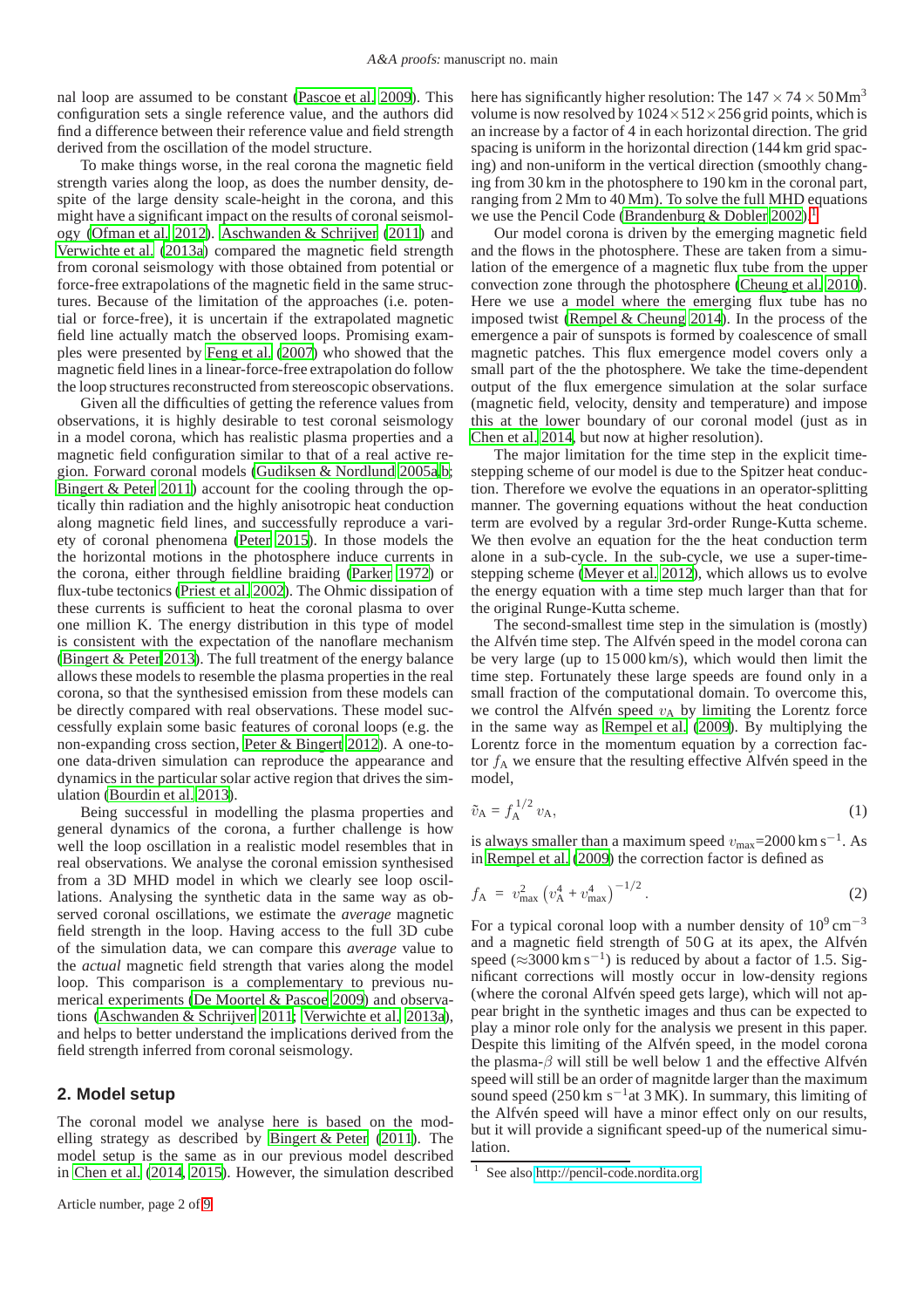Together, the treatment of the heat conduction and the Alfvén speed, introduced only to speed-up the simulation time, provide a speed-up of typically a factor of five, at little extra computational cost.

Our high-resolution simulation is able to resolve small-scale photospheric magnetic structures and flows related to the granular motions in the photosphere which are used as input from the flux-emergence simulation. The interaction of the plasma flow and magnetic field in the model photosphere, especially at the outer edge of strong flux concentrations, produces the enhanced upward Poynting flux that can bring enough energy into the upper solar atmosphere and power the coronal loops. This energy flux sustains a more than 3 MK hot corona at pressures according to the classical scaling laws [\(Rosner et al. 1978](#page-8-53)).

We show in Fig. [1](#page-2-0) a snapshot of a time series of the synthesised EUV images according to the response function of the 211 Å channel of the Atmospheric Imaging Assembly (AIA, [Boerner et al. 2012](#page-8-54)). Here we follow the procedure outlined in [\(Peter & Bingert 2012](#page-8-44)) to calculate the AIA emission expected from the model corona. In these synthetic images we find numerous bright EUV loops, which represent the coronal plasma at temperatures around 2 MK. In these loops the number density is about  $10^9 \text{ cm}^{-3}$ . The properties of the coronal plasma are in quantitative agreement with our previous simulation, and they are also consistent with typical values derived from real observations.

Beyond the appearance in a synthetic EUV snapshot, the model also captures the dynamic nature of the real corona to some extent. The animation associated with Fig. [1](#page-2-0) shows that bright features can show up or disappear within a few minutes in a certain EUV passband. This is consistent with modern observations, for example from AIA.

## **3. Oscillation observed in synthesised coronal emission**

#### <span id="page-2-1"></span>3.1. Trigger of the oscillation

Similar as in our previous model of an emerging active region [\(Chen et al. 2014,](#page-8-46) [2015\)](#page-8-47) loops form in the active region in response to the heating driven by footpoint motions in the photosphere. This leads to a more or less continuous evolution of the loops: some loops form, others fade away. A snapshot of the loops in coronal emission is displayed in Fig. [1,](#page-2-0) the temporal evolution is shown in the attached movie. In the following we relate all times relative to the time 72.5 minutes after the actual start of the simulation.

At the time  $t \approx 200$  s some loops start to oscillate just after a strong transient brightening of some close-by loops. These locations are indicated in the snapshot in Fig. [1](#page-2-0) as well as in the attached movie.

We traced the cause of the strong transient brightening as being due to an enhancement of Ohmic heating along the field lines at the flank of the active region. The cool plasma is quickly heated to a temperature at which the response function of the AIA 211 Å channel peaks. The increase of the heating is caused by an increase of the currents in response to reconfiguration of the coronal magnetic field driven by photospheric flows in the periphery of the sunspots (as the result of the flux emergence). The strong brightening associated with this increased heating rate can be considered as a very small flare on the Sun (even though we do not imply here that this is a flare model).

The increased currents come along with a transient increase of the Lorentz force, leading to a kick perpendicular to the



<span id="page-2-0"></span>**Fig. 1.** System of coronal loops synthesised from 3D MHD model. This displays a snapshot of the model corona as it would appear in an EUV image taken by AIA in the 211 Å channel (in logarithmic scale). It is dominated by emission from Fe XIII showing plasma at around 2 MK. The distance between the two footpoints of the loop system is about 35 Mm and the loops have lengths of about 45 Mm to 50 Mm. The arrows indicate the position of the brightening that triggers the oscillation (see Sect. [3.1\)](#page-2-1) and the oscillating loop (Sect. [3.3\)](#page-3-0). The full temporal evolution over 54 minutes is available as a movie in the online edition. The movie starts early in the simulation, when there is no coronal emission. In response to the flux emergence coronal loops form, and at about 72.5 minutes a trigger sets the oscillation in motion. Then a second counter in the movie shows the time in s starting at 72.5 minutes, consistent with the time used in Fig[. 3.](#page-4-0) The movie is also available at

[http://www2.mps.mpg.de/data/outgoing/peter/papers/2015-osci/movie-fig1.mp4.](http://www2.mps.mpg.de/data/outgoing/peter/papers/2015-osci/movie-fig1.mp4)

field lines. The disturbance propagates from the brightening site across the active region and triggers the transverse oscillation of the nearby loops. Again, this can be considered in analogy to eruptions on the real Sun, which are suggested to be the main trigger mechanism of observed loop oscillations. This oscillation is clear, albeit not violent, in the movie attached to Fig. [1.](#page-2-0)

The travel time of the triggering disturbance from the transient brightening to the farthest visible loop is about 12 s (propagation with an Alfvén speed of almost 2000 km s−<sup>1</sup> across a distance of some 25 Mm). This is why at the cadence of 10 s for the movie shown with Fig. [1](#page-2-0) the oscillation of the loop seems to start at almost the same time as the transient brightening triggering the event.

The actual process triggering the oscillation is a very interesting process in itself, but it is not the main interest of this study. In contrast, we concentrate here on the observable consequences of this event and investigate to what extent the methods of coronal seismology can recover the atmospheric conditions at the location of the oscillating loop, in particular the magnetic field.

#### <span id="page-2-2"></span>3.2. Imaging and spectroscopy of model data

The synthesised imaging data (movie with Fig. [1\)](#page-2-0) reveal a transverse oscillation the loop that lasts for about 300 s and decays gradually. Its appearance is similar to the oscillations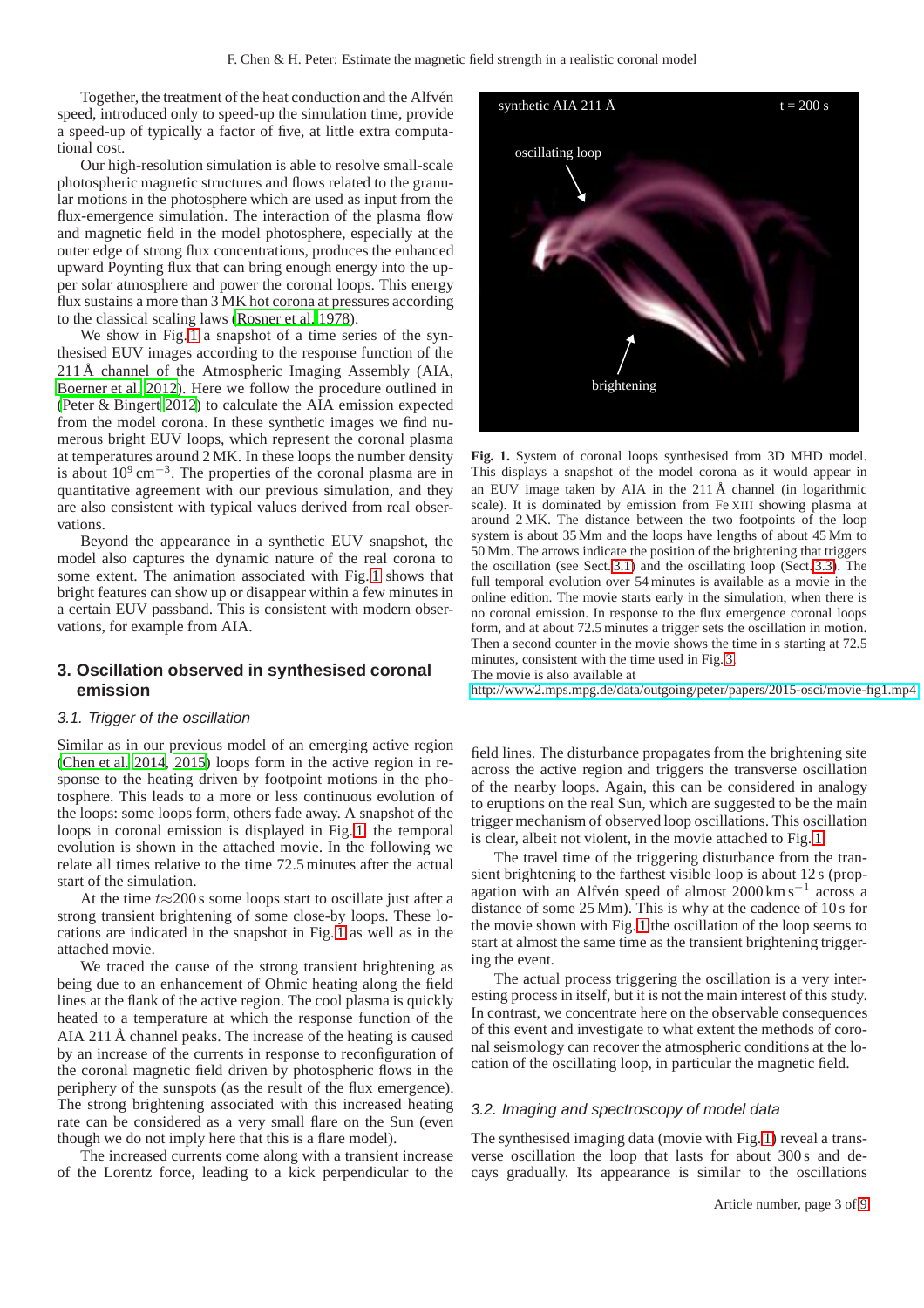widely found in EUV observations. Mostly this type of oscillation is interpreted as the standing, fast kink mode (e.g. [Nakariakov & Verwichte 2005\)](#page-8-1). Although the loop oscillation is clear in the animation for the human observer, a quantitative analysis of this oscillatory displacement of the loop position is not so clear, because the amplitude of the oscillation is only of the order of or even smaller than the width of the coronal loop.

Alternatively, one can investigate the velocity disturbances through Doppler shifts from (synthesised) spectroscopic observations. Because the loops are inclined, when observed from straight above the transversely oscillating loops will result in periodic Doppler shifts. To study this, we simulate an observation from the top of the active region, i.e. as if we would observe an active region at the disk center. For this we calculate the emission line profile at each grid point based on the output of the MHD simulation and then integrate along a vertical lineof-sight. This procedure follows [Peter et al. \(2004,](#page-8-55) [2006](#page-8-56)). To be consistent with the imaging data shown in Fig. [1,](#page-2-0) we study line profiles from the same ion and choose the Fe XIII line at 202 Å line that has been observed abundantly with the EUV Imaging Spectrometer (EIS; [Culhane et al. 2007\)](#page-8-57).

The Fe XIII profiles are mostly close to a single Gaussian. Their width is determined by the local plasma temperature and the distribution of the line-of-sight velocities. To derive the line intensity and shift we take the zeroth and first moment of the line profile. The resulting Doppler map in Fig. [2](#page-3-1) basically shows the vertical (line-of-sight) velocity of the 2 MK hot plasma in the active region (at the same time as the snapshot in Fig. [1\)](#page-2-0). This Doppler map shows the line shifts at the same time across the whole map. In a real observation with a slit spectrometer one would have to produce a raster scan to obtain this map, e.g. EIS would need up to one hour to raster a field-of-view as shown in Fig. [2](#page-3-1) (depending on observation parameters). Thus a real observation would look quite different than this instantaneous Doppler map.

In a real observation usually one would perform a so-called sit-and-stare observation to catch the oscillation, i.e., one would keep the slit at a fixed position in the active region and study the temporal evolution at that location. For our synthetic observations, we choose a slit oriented along the y-direction located just in the middle between the footpoints of the loop (solid line in Fig. [2\)](#page-3-1). The dotted line indicates the location of the loop that is seen to be oscillating in the intensity data (cf. movie with Fig. [1\)](#page-2-0). Here we catch the loop in a phase of the oscillation moving away from the virtual observer. The slit roughly crosses the apex of the loops.

For the further analysis we extract the line intensity and the Doppler shift along this slit from the synthesised spectral data with a cadence of 10 s. This roughly matches the typical cadence used in real observations. The resulting time series of this synthetic observation is comparable to real data acquired from active region loops in a sit-and-stare observation.

#### <span id="page-3-0"></span>3.3. Quantitative analysis of the loop oscillation

To analyse the oscillation we first check time-space diagrams for the line intensity and Doppler shift. Just like for sitand-stare observations of the real Sun (e.g. [Wang et al. 2009](#page-8-58); [Mariska & Muglach 2010\)](#page-8-21) these show the line intensity and shift as a function of time and space (along the slit). For the slit position indicated in Fig. [2](#page-3-1) these are displayed in panels (a) and (b) of Fig. [3.](#page-4-0)

Article number, page 4 of 9



<span id="page-3-1"></span>**Fig. 2.** Map of Doppler shifts of synthesised Fe XIII 202 Å data. This shows the active region seen from straight above, i.e. the line-of-sight is vertical, corresponding to an observation at disk center. The black solid line indicates the position of the slit used to simulate a sit-andstare observation for the analysis of the Doppler oscillation (see Fig. [3](#page-4-0) and Sect. [3.2\)](#page-2-2). The dotted line indicates the location of the oscillating loop as seen in the movie attached to Fig. [1.](#page-2-0)

The line intensity does not show a clear oscillation in the ydirection in this diagram. This is consistent with the impression from the synthetic AIA images that the amplitude of the oscillation (in space) is smaller than the loop width. In addition, the loop is inclined and the oscillation is transverse, which further reduces the amplitude of loop displacement.

In contrast, the oscillation is very clear in Doppler shift (Fig. [3b](#page-4-0)). It starts at around  $t=200$  s, which is consistent with the oscillation seen as a slight displacement of the loop in coronal emission (see movie with Fig. [1\)](#page-2-0). The oscillatory pattern is seen over the whole field-of-view shown in Fig. [3b](#page-4-0), underlining the impression from the intensity images that the trigger leads to a disturbance of a whole arcade of loops. While three distinct loops can be identified in Fig. [3](#page-4-0) (a) near  $y=23''$ , 26'', and 29'', in the following we will concentrate on the latter one. This shows the clearest oscillating pattern that lasts from ca.  $t=180$  s to 450 s and is marked by a black box in Fig. [3](#page-4-0) (a) and (b).

To get a clear signal, we average the Doppler shift in the oscillating loop in the black box in Fig. [3](#page-4-0) (b) in the y-direction. The resulting (mean) Doppler velocity as a function of time is shown by the black symbols in Fig. [3](#page-4-0) (c) which clearly shows a damped oscillation. To extract the period  $P$  of the oscillation and its damping time  $\tau$  we fit this oscillation by an exponentially damped sinusoidal function,

<span id="page-3-2"></span>
$$
f(t) = A_0 \exp\left[-\frac{t-t_0}{\tau}\right] \sin\left[\frac{2\pi}{P}(t-t_0)\right] + A_1 t + A_2. (3)
$$

Here t is the time,  $t_0$  the initial time, and  $A_0$  the amplitude of the exponentially damped sinusoidal function. In addition,  $A_1$  and  $A<sub>2</sub>$  account for a linear background. Fitting the Doppler shifts in Fig. [3](#page-4-0) (c) with a uniform weight we obtain a period and a damping time of

<span id="page-3-3"></span>
$$
\begin{array}{rcl}\nP & = & 52.5 \,\text{s} \\
\tau & = & 125 \,\text{s}\n\end{array}\n\tag{4}
$$

We applied the same analysis also for some other slit positions. When the slit is located midway from the loop footpoint to the apex, the average Doppler perturbation in the loop appears very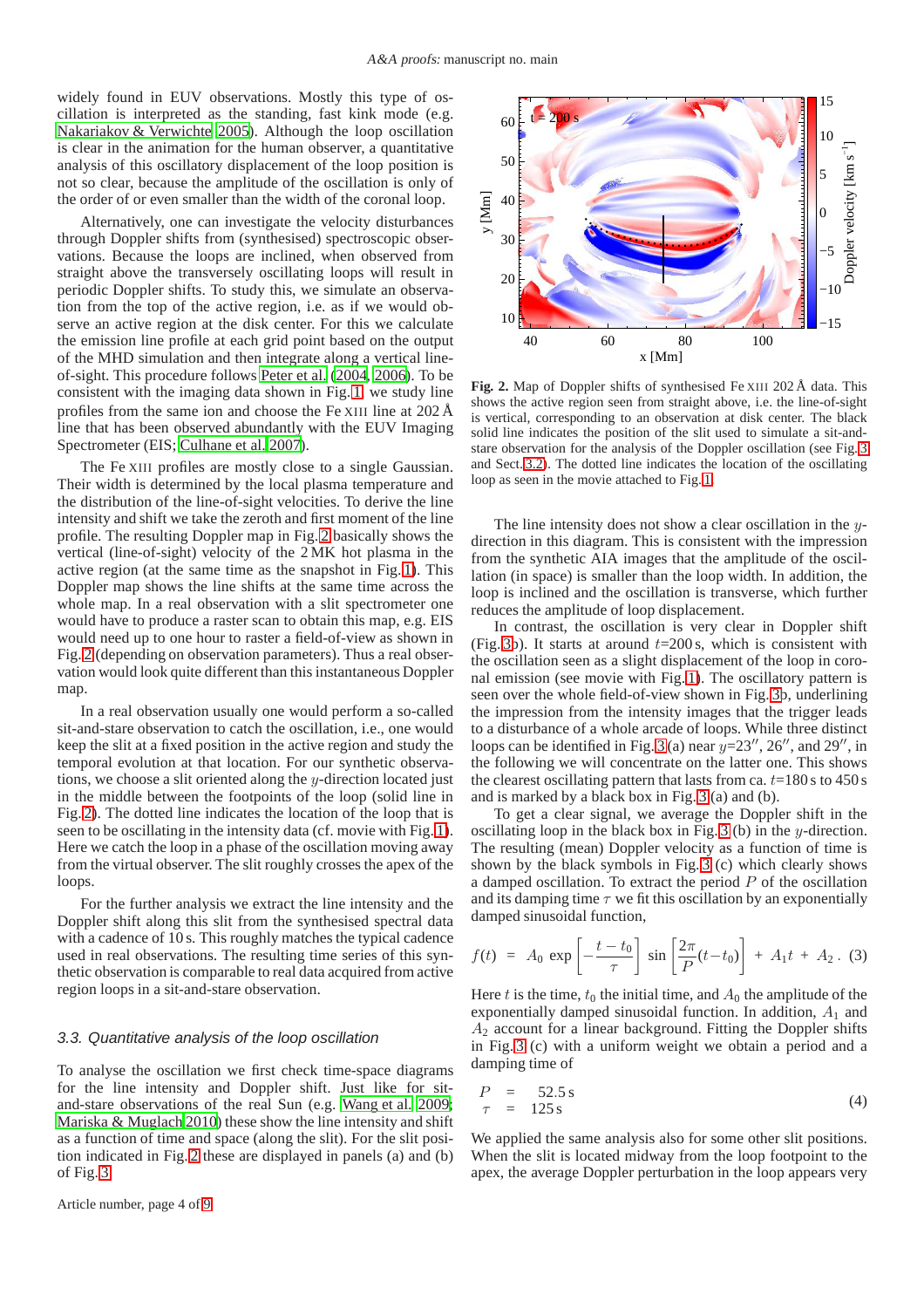

<span id="page-4-0"></span>**Fig. 3.** Oscillation of the loop. Panels (a) and (b) show the intensity and Doppler shift of the Fe XIII line synthesised from the coronal model as a function of time and space along the slit. The location of the slit is indicated in Fig. [2](#page-3-1) and the range of Doppler shifts is from  $-15 \text{ km s}^$ to  $+15 \text{ km s}^{-1}$ , just as in Fig. [2.](#page-3-1) The black boxes in these space-time plots indicate the position of the loop with the clearest oscillation pattern. Panel (c) shows the Doppler shift of the loop as a function of time. Here the Doppler shifts are averaged along the slit across the loop, i.e. along  $y$ within the black box in panel (b). The red line shows the fit by a damped sinusoidal function as defined in Eq. [\(3\)](#page-3-2). See Sect. [3.3.](#page-3-0)

similar to that at the apex, albeit with a reduced amplitude. Still, the damping time and period derived at these other positions are fully consistent with the results at the loop apex. If the slit is positioned close to the loop footpoints, the oscillatory Doppler signal gets mixed with slowly changing Doppler shifts due to flows (along the magnetic field) filling and draining the loop (cf. [Chen et al. 2014\)](#page-8-46). Therefore, when analysing the oscillation close to the footpoints we first remove this smoothly varying signal before fitting the oscillation by Eq. [\(3\)](#page-3-2). Again the period and damping time are consistent with the values found near the apex listed in Eq. [\(4\)](#page-3-3). This underlines that the loop shows a coherent oscillation all along (see also Sect. [3.4\)](#page-4-1).

Comparing these values of Eq. [\(4\)](#page-3-3) to observations, they are found at the lower end of the distribution found in the compilation of oscillations by [Verwichte et al.](#page-8-13) [\(2013b\)](#page-8-13). This is not surprising, because the the size of our computational box is limited, and thus the loops we can study have lengths of below 50 Mm. The observed loops are mostly longer by a factor of two (or more). Hence the expected period would be longer by that factor (the period is proportional to the loop length, see Sect. [4.1.](#page-5-0)

An important observational test for our model loop is the scaling between period and damping time as derived by [Verwichte et al. \(2013b\)](#page-8-13) based on a sample of 52 oscillating loops. They found  $\tau = \alpha P^{\gamma}$ , with  $\log_{10} \alpha = 0.44 \pm 0.31$  and  $\gamma = 0.94 \pm 0.12$ . The period and damping time of the oscillation found in our model listed in Eq. [\(4\)](#page-3-3) fits this scaling relation very well. This suggests that our model for the loop oscillation and its damping capture the right physical processes, even though the period and damping time are at the lower end of what is found in observations.

#### <span id="page-4-1"></span>3.4. Mode of the oscillation

Apart from the measurement of the oscillation parameters, the identification of the corresponding wave mode is equally important. In the synthetic EUV images the loop oscillates primarily in the transverse direction without any visible (stationary) node along the loop (cf. movie with Fig. [1\)](#page-2-0). This is supported by the Doppler patterns that have the same sign all along the loop (see Fig. [2\)](#page-3-1). Together this suggests that the oscillation in the model is a fundamental kink mode.

A quantitative test for the presence of the fundamental kink mode is given through the phase difference of the velocity disturbance measured at different positions along the loop (D. Yuan, private communication). Because in the fundamental kink mode the loop should oscillate coherently all along, this phase difference should vanish.

To estimate the phase difference between the velocity disturbance at different positions along the loop we cross correlate the oscillation at the apex to four other locations, two midway to the footpoints and two close to the footpoints at each side. For this we use the fits to the variation of the Doppler shifts from Eq. [\(3\)](#page-3-2) and show the cross correlation as a function of the time lag in Fig. [4.](#page-5-1) All cross correlations peak at about zero time lag, i.e. the velocity disturbances of the oscillation at different posi-tions have no phase difference <sup>[2](#page-4-2)</sup>. Moreover, the peak values of the cross correlations are close to unity, indicating that the oscillations are very similar at different positions, i.e. that the loop oscillates as a whole.

Another indicator for the fundamental mode is given thorough the variation of the normal velocity along the loop. Because for the fundamental mode two nodes of the oscillation should be found at the footpoints, there should be a smooth drop of the normal velocity from the apex to the feet. This is confirmed by the plot in Fig. [5](#page-5-2) which shows the normal velocity at a time near maximum velocity. There we also illustrate the difficulties that would be encountered in real solar observations for this test. While in our model we have direct access to the normal velocity, in observations this is not the case. To show this, in Fig. [5](#page-5-2) we also plot the Doppler shift as it changes along the loop when observing from straight above (i.e. the shift along the dotted line in Fig. [2\)](#page-3-1). Essentially this shows the vertical velocity in the loop. While near the apex this basically reflects the line-of-sight component of the normal velocity, near the footpoints this signal is heavily contaminated by the flows in or out of the loop. Here we see a draining of the loop, i.e. downflows at both footpoints. The downflows  $(12 \text{ km s}^{-1} \text{ and } 24 \text{ km s}^{-1})$  are comparable with the transverse oscillation speed  $(14 \text{ km s}^{-1})$  at the loop apex. In a real observations this might prevent any solid conclusions on

<span id="page-4-2"></span><sup>2</sup> For kink mode oscillations, there is a phase difference of  $\pi/2$  between the velocity disturbance and the displacement at the same position of the loop.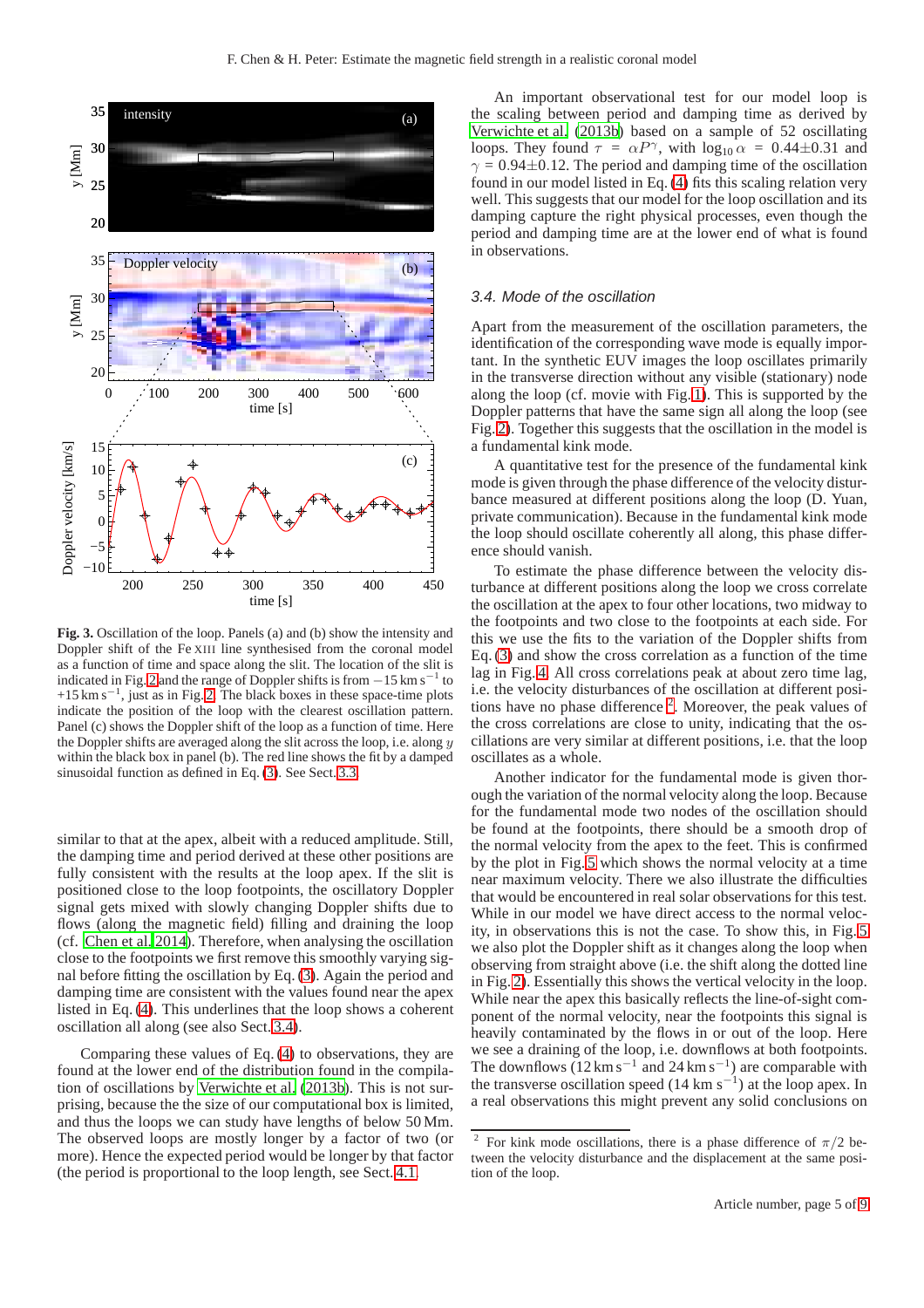

<span id="page-5-1"></span>**Fig. 4.** Cross correlations of the oscillation at different locations along the loop. The five curves show the cross correlation of the loop apex with five positions along the loop (apex, two positions midway from apex to loop, and two near the footpoint at both sides). The solid line shows the self-correlation at the loop apex. The range of the time lag shown here is about four times the oscillation period of 52.5 s at the loop apex. The red diamonds indicate the peaks of the cross correlation functions. See Sect. [3.4.](#page-4-1)



<span id="page-5-2"></span>**Fig. 5.** Line-of-sight Doppler shift and normal velocity of the oscillation along the loop. The blue curve shows the velocity of the oscillating loop in the normal direction at a snapshot of maximum velocity amplitude (at  $t=200$  s). The red line displays the Doppler shifts from the synthesised spectral profiles, basically the vertical velocity in the loop, which also show signs of the field-aligned flows near the footpoints. The arc length has been normalized to the loop length, i.e. the footpoints in the photosphere are at 0 and 1, the apex is around 0.5. See Sect. [3.4.](#page-4-1)

the wave mode by checking the Doppler shift variation along the loop.

This result illustrates also an important constraint on simplified models for loop oscillations. Because one will never prevent such in- or outflows neat the loop footpoints in a complex enough model (we never see static loops in the 3D models) or on the real Sun, these flow structures have to be taken into account. In particular, because these flow speeds reach a good fraction of the sound speed.

Together with the the fact that the same periods and damping times are found all along the loop (Sect. [3.3\)](#page-3-0), the zero time-lag of the oscillation at different places along the loop and the clear existence of nodes at the footpoints underlines that the oscillation in our model loop is indeed a fundamental kink mode.

Article number, page 6 of 9

<span id="page-5-5"></span>**Table 1.** Parameters of the oscillating loop.

| parameter              | symbol                | value                              | from       |
|------------------------|-----------------------|------------------------------------|------------|
| coronal loop length    | $\mathcal{L}$         | 45 Mm                              | <b>EUV</b> |
| temperature            | T                     | 1.5 MK                             | model      |
| internal density       | $n_i$                 | $5.7\times10^{8}$ cm <sup>-3</sup> | model      |
| external density ratio | $n_{\rm e}/n_{\rm i}$ | 0.12                               | model      |
| oscillation period     |                       | 52.5s                              | Eq. (3)    |
| damping time           | $\tau$                | 125s                               | Eq. (3)    |
| kink mode speed        | $c_{k}$               | $1730 \,\mathrm{km/s}$             | Eq. (5)    |
| inverted $ B $         | $B_{\text{kink}}$     | 79 G                               | Eq. (7)    |
| average $ B $          |                       | 92G                                | Eq. (8)    |

**Notes.** The loop length is derived from the images of the synthesised corona (EUV). The temperature, the density in the loop, and the ratio of the density outside to the density inside the loop are derived from the 3D MHD simulation (model). The other quantities are derived from the equations referred to in the table.

## <span id="page-5-0"></span>**4. Oscillation frequency and magnetic field**

#### 4.1. Estimate of the magnetic field strength from coronal seismology

In a seminal paper [Edwin & Roberts \(1983\)](#page-8-59) showed that the period of a loop oscillating in the corona would depend on the magnetic field, which in turn allows to estimate the field strength if one can identify the oscillation and determine its frequency. In an observation the phase speed  $c_k$  of a kink mode oscillation usually is estimated by

<span id="page-5-3"></span>
$$
c_{k} = \frac{2L}{P},\tag{5}
$$

where  $L$  is the loop length and  $P$  the oscillation period (e.g. [Nakariakov et al. 1999\)](#page-8-0). The loop length is determined from EUV imaging observations and the period by fitting the oscillation in the displacement of the loop position of the Doppler shift (e.g. as described in Sect. [3.3\)](#page-3-0). Table [1](#page-5-5) summarises these parameters derived from our synthesised observation of the oscillating loop and other loop parameters and results. The value we derive here for  $c_k$  of 1730 km s<sup>-1</sup> is still below the limiting Alfvén speed for the simulation, see discussion with Eq. [\(1\)](#page-1-1). When we derive the magnetic field strength, we still consider the limiting in the analysis below in Eq. [\(7\)](#page-5-4).

As derived by [Edwin & Roberts \(1983](#page-8-59)), the phase speed of this kink mode in a slender magnetic flux tube with uniform density depends on the Alfvén speed  $v_A$  and the density  $\rho$  inside and outside the flux tube,

<span id="page-5-6"></span>
$$
c_{k} = \left(\frac{\rho_{i}v_{Ai}^{2} + \rho_{e}v_{Ae}^{2}}{\rho_{i} + \rho_{e}}\right)^{1/2}.
$$
 (6)

Here the subscripts i and e refer to internal and external, i.e. to inside and outside the flux tube.

Because the corona is a low- $\beta$  plasma, it is usually assumed that the magnetic field strength  $B_{\text{kink}}$  (derived from the kink mode oscillation) inside and outside the loop is the same. In our MHD simulation we can confirm that this is indeed the case. Using the effective Alfvén speed in our model from Eq. [\(1\)](#page-1-1) to account for the Alfvén speed limiting, Eq. [\(6\)](#page-5-6) reads

<span id="page-5-4"></span>
$$
c_{k} = \frac{B_{\text{kink}}}{\sqrt{\mu_{0}\rho_{i}}} \left(\frac{2}{1+\rho_{e}/\rho_{i}}\right)^{1/2} \left[\frac{f_{\text{Ai}}+f_{\text{Ae}}}{2}\right]^{1/2}.
$$
 (7)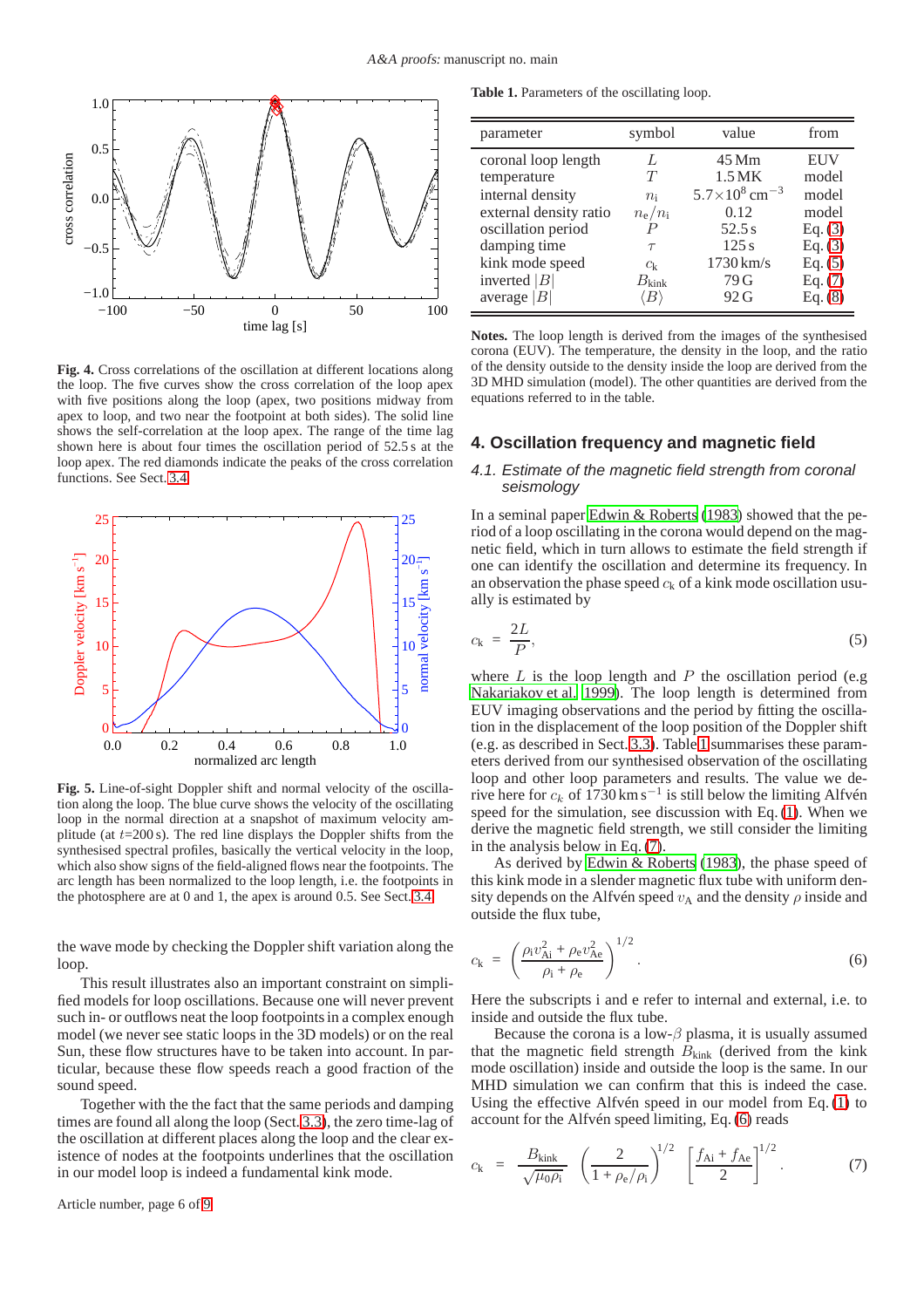

<span id="page-6-2"></span>**Fig. 6.** Plasma parameters and magnetic field strength along the loop. Panel (a) shows the temperature (black) and density (blue) for the condition inside the EUV loop (solid lines labeled internal). The corresponding values just outside the loop are plotted as dashed lines (labeled external). Panel (b) shows the magnetic field strength along the loop in the 3D MHD model. The red solid line shows the coronal magnetic field strength derived from the kink oscillation,  $B_{\text{kink}}$ , and the red dashed line the average magnetic field strength,  $\langle B \rangle$ , defined by Eq. [\(8\)](#page-6-0). The position along the loop is normalized by the total loop length (53 Mm). The positions 0.0 and 1.0 are at footpoints in the photosphere. The grey areas indicate the lower atmosphere, where  $T$ <1 MK. The loop length in the coronal part, i.e. between the gray regions, is about 45 Mm. See Sect. [3.3](#page-3-0) for panel (a) and Sects. [4.1](#page-5-0) and [4.2](#page-6-1) for panel (b).

The last term  $[\cdots]$  is not present when observers analyse their data. It is an artifact of the Alfvén speed limiting we applied in our model (see Sect. [2\)](#page-1-2) and consequently we have to correct for this here, too.

If observations provided the kink mode wave speed through Eq. [\(5\)](#page-5-3) and if the internal and external densities can be estimated from observations, too, then Eq. [\(7\)](#page-5-4) provides an estimate for the magnetic field strength in the loop based on the analysis of the kink mode,  $B_{\text{kink}}$ . In absence of a reliable tool for density diagnostics when using imaging observations, one often simply assumes a typical value for the coronal density, e.g.  $10^9 \text{ cm}^{-3}$ , and a typical density contrast of  $\rho_e/\rho_i = 0.1$ .

In our study we use the values for the internal and external densities as derived directly from the MHD model (see Table [1\)](#page-5-5). For this we choose a group of magnetic field lines within the cross section of the oscillating loop as seen in EUV emission for the internal properties and another group of magnetic field lines in the ambient corona outside for the external properties. In Fig. [6](#page-6-2) (a) we plot the number density and temperature averaged for the respective group of fieldlines along the loop, separately for the conditions inside and outside the loop.

In the coronal part (i.e. where  $T > 10^6$ K) of the EUV loop, as well of the flux tube just outside the loop, the temperature and the density are roughly constant. This is because of the highly efficient heat conduction and the large pressure scale height at high temperatures. In this coronal part (between the gray hatched areas of Fig. [6\)](#page-6-2), the average density inside the EUV loop is about  $\rho_1 = 3.8 \times 10^{-12}$  kg m<sup>-3</sup> (n<sub>i</sub>=5.7 × 10<sup>8</sup> cm<sup>-3</sup>). Outside the loop, the external average density is  $\rho_e = 4.4 \times 10^{-13}$  kg m<sup>-3</sup> ( $n_e = 6.5 \times$ 

 $10^7 \text{ cm}^{-3}$ ). The resulting density ratio is about  $\rho_e/\rho_i = 0.12$ . The density we find in the loop is comparable to typically assumed values, and also the ratio is similar to the typical assumptions applied for tube models and for the inversion of observations (e.g.  $\rho_e/\rho_i = 0.1$  by [Nakariakov & Ofman 2001\)](#page-8-10).

The loop length in the coronal part is roughly 45 Mm, which is consistent with the length one would derive from the synthesised EUV images. Together with the oscillation period of  $P = 52.5$  s derived from fitting the oscillation in Sect. [3.3,](#page-3-0) we obtain a kink-mode phase speed of  $c_k = 1730 \text{ km s}^{-1}$  from Eq. [\(5\)](#page-5-3). With the densities derived above we can use this value of  $c_k$ to derive the coronal magnetic field strength based on the kink mode oscillation from Eq. [\(7\)](#page-5-4) which yields  $B_{\text{kink}} = 79$  G.

This derivation of the average coronal magnetic field strength basically copies the procedure applied to observations. Now the main question is what this average actually means.

#### <span id="page-6-1"></span>4.2. Comparison with the actual magnetic field strength along the loop

The magnetic field strength varies along the coronal loop in both the real corona and our numerical model, basically reflecting the expansion of the magnetic field. Therefore, the value deduced from coronal seismology does not necessarily represent the field strength at any particular position of the loop, but is an average through the coronal part of the loop. Most importantly, the significant variation of the magnetic field along the loop is usually neglected in coronal seismology, even though the importance of this effect has been shown before (e.g. [Ofman et al. 2012](#page-8-34)). The profile of the magnetic field strength along the loop in our model (along the center field line of the loop) is plotted in Fig. [6](#page-6-2) (b). In the the following we will investigate the field strength (e.g. its average) only in the coronal part, i.e. where  $T > 10^6$  K between the gray areas in Fig. [6.](#page-6-2)

The arithmetic mean of the magnetic field strength along the loop is 120 G, i.e. significantly higher than the value of  $B_{\text{kink}}$  = 79 G derived from the oscillation. The reason for this discrepancy is that coronal seismology estimates the magnetic field strength from the observed average wave speed as defined as Eq. [\(5\)](#page-5-3). Because the actual wave speed is (usually) not constant through the loop, this gives more weight to regions of low Alfvén speeds, i.e. to regions where the propagating wave packet dwells the longest. These are the regions of low magnetic field strength, which is why the magnetic field strength derived from oscillations is much lower than an arithmetic mean.

To define an average that is closer to the value derived from oscillations, one has to account for the variation of the wave speed (or in other words, the wave travel time). Similar to [Aschwanden & Schrijver \(2011\)](#page-8-11) we define

<span id="page-6-0"></span>
$$
\langle B \rangle = L \left[ \int \frac{ds}{B(s)} \right]^{-1},\tag{8}
$$

where  $s$  is the coordinate along the arc length of the loop. [Aschwanden & Schrijver \(2011](#page-8-11)) argue that a flux tube with a field strength  $B(s)$  changing along the loop would oscillate with the same frequency as a flux tube with a constant field strength  $\langle B \rangle$  as derived from Eq. [\(8\)](#page-6-0). In our model loop, we find  $\langle B \rangle$ =92 G, as indicated by the red dashed line in Fig. [6](#page-6-2) (b). Compared with the arithmetic average along the loop, this is closer to the the magnetic field derived from the kink mode,  $B_{\text{kink}}= 79 \text{ G}$ , but it is still significantly larger by some 15% to 20%.

That the average  $\langle B \rangle$  based on Eq. [\(8\)](#page-6-0) comes reasonably close to the value derived from the oscillation,  $B_{\text{kink}}$ , underlines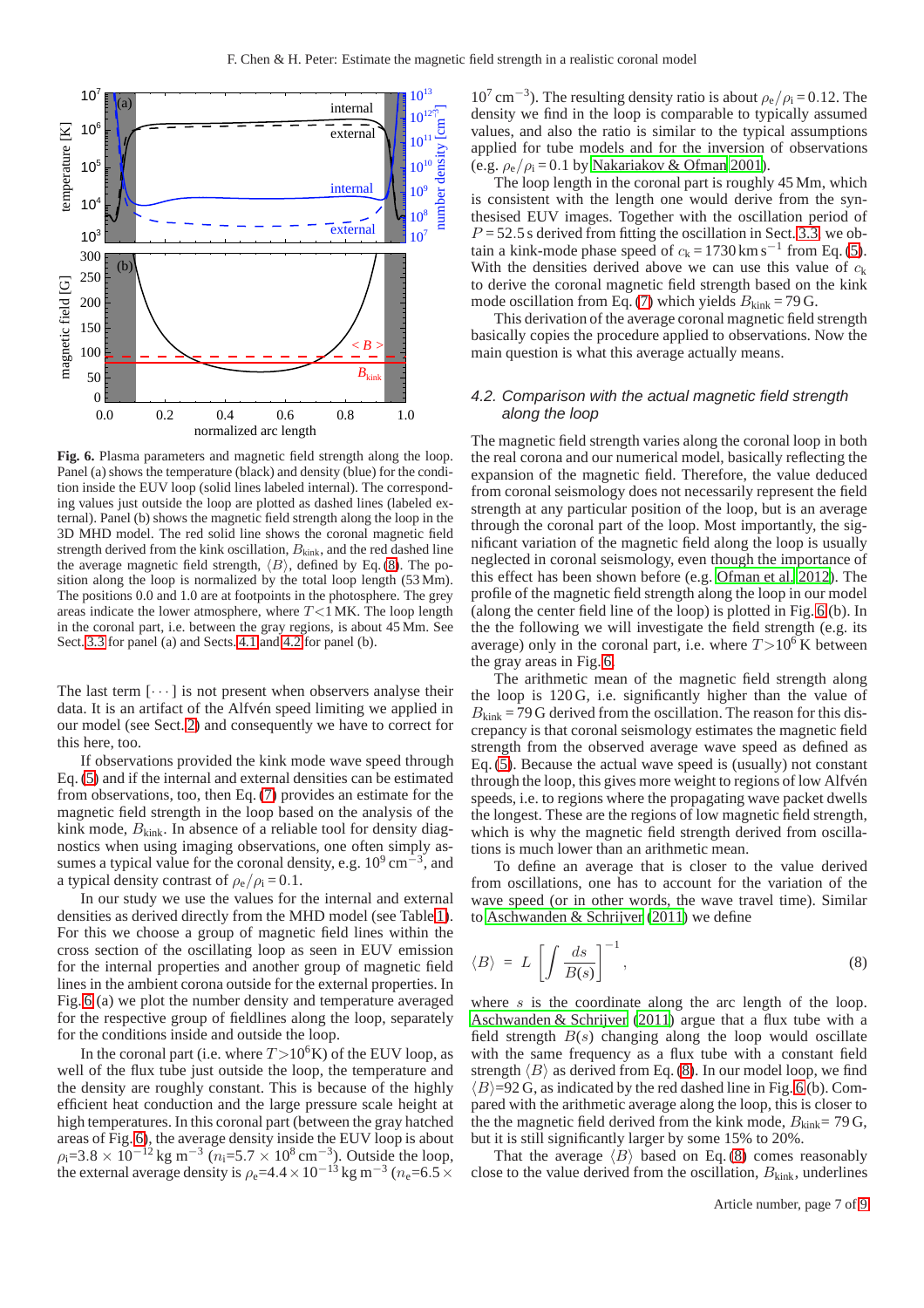that the magnetic field strength estimated by coronal seismology represents the average magnetic field weighted with the wave speed along the loop. Basically coronal seismology returns the value of the magnetic field that one would find in a flux tube with constant magnetic field with the same Alfvén crossing time.

However, the field derived by coronal seismology,  $B_{\text{kink}}$ , is still 15% to 20% smaller than the average  $\langle B \rangle$ , i.e. the true magnetic field in our simulation (or in the real Sun). This implies that the actual wave speed (in the model) is underestimated by the theoretical value from coronal seismology. A difference of up to 50% between the derived magnetic field strength and the actual field strength was also found by [De Moortel & Pascoe](#page-8-32) [\(2009](#page-8-32)) who investigated a MHD model (albeit with a less realistic magnetic setup and much simpler thermodynamics). They concluded that this is because "the combined effect of the loop curvature, the density ratio, and aspect ratio of the loop appears to be more important than previously expected" [\(De Moortel & Pascoe 2009](#page-8-32)).

Further more the (magnetic) complexity of coronal loops in our model and on the real Sun could lead to such a deviation. One possible explanation might be the aspect ratio (i.e. width/length) of the loop. The particular oscillating loop highlighted in Fig. [1](#page-2-0) has an aspect ratio of about 0.04 (2 Mm width, 45 Mm long; other loops in the model are thinner). In observations the aspect ratio is a bit smaller, typically 0.02 (2 Mm width at 100 Mm length). However, it has to be noted that here the width refers to the width of the EUV loop, while 3D models show that the corresponding density structures these EUV loops are embedded in are thicker [\(Peter & Bingert 2012](#page-8-44); [Chen et al. 2014](#page-8-46)). Thus we can expect the aspect ratio to be several percent.

[Edwin & Roberts \(1983\)](#page-8-59) noted that the actual kink mode speed is equal to  $c_k$  defined by Eq. [\(6\)](#page-5-6) only if the width of the flux tube is much smaller than the wavelength of the disturbance. Otherwise, it decreases with an increasing aspect ratio (see Eq. 15 in [Edwin & Roberts 1983\)](#page-8-59). Therefore it might be that in our model (and on the real Sun) this assumption of [Edwin & Roberts \(1983\)](#page-8-59) is not fully applicable. Other effects, e.g. that plasma- $\beta$  is non-zero (see Eq. 11 for large  $\beta$ of [Edwin & Roberts 1983](#page-8-59)), a smooth density profile across the loop, or flows along the loop might play a role, too, in our model as well as on the real Sun. A detailed theoretical investigation of these effects is beyond the scope of this paper, but should be addressed in a future study.

# **5. Damping of the oscillation and Reynolds number**

So far we concentrated on the frequency of the loop oscillation to investigate the magnetic field strength in the loop. We now turn to the damping time  $\tau$  of the oscillation as defined through Eq. [\(3\)](#page-3-2) and discuss consequences for the dissipation and thus for the (magnetic) Reynolds number.

Damping is commonly found in transverse loop oscillations. The damping time is particularly important, because it reflects the rate at which the wave energy is either converted into another wave mode or dissipated. Using a scaling relation derived from numerical models, [Nakariakov et al. \(1999\)](#page-8-0) found that the magnetic Reynolds number deduced from the observed damping time is of the order of 10<sup>6</sup>. This is several orders of magnitude smaller than the classical value that would be of the order of  $10^{14}$ and consequently would indicate an anomalously high dissipation. Later, [Ofman & Aschwanden \(2002](#page-8-60)) quantified this further through an analysis of the scaling relation between damping time and loop parameters. They estimated an anomalously large viscosity of  $10^{9.2 \pm 3.5}$  m<sup>2</sup> s<sup>-1</sup>, which also gives a Reynolds number that is much smaller than the classical value. These results imply that the wave energy could be efficiently converted into heat because of the anomalously high diffusivity. Still, one has to keep in mind, that the damping is not necessarily due to dissipation of the wave energy (even though ultimately the wave will be dissipated). [Goossens et al.](#page-8-61) [\(2002\)](#page-8-61) argued that the observed fast damping of transverse loop oscillations can be explained by the damping of quasi-mode kink oscillations. Thus, they suggested that there might be no need for the anomalously large viscosity.

In our model the magnetic resistivity  $\eta$  is  $5 \times 10^9$  m<sup>2</sup> s<sup>-1</sup> (and the kinematic viscosity  $\nu$  is of the same order). Essentially this value is determined by the grid spacing in the numerical models [\(Bingert & Peter 2011;](#page-8-39) [Peter 2015\)](#page-8-40) and ensures that currents that build up due to the driving of the magnetic field by photospheric motions will be dissipated at scales of the grid spacing. These values of resistivity and viscosity are in the middle of the range of values found by [Ofman & Aschwanden \(2002\)](#page-8-60), i.e.  $10^{9.2 \pm 3.5}$  m<sup>2</sup> s<sup>-1</sup>. From this we conclude that the dissipation coefficient in our model  $(10^{9.7} \text{ m}^2 \text{ s}^{-1})$  is consistent with the high values found in observations.

If we take the loop half width of our model loop ( $\approx$ 1 Mm) as a length scale, the dissipation time for the wave in our model would be  $\tau_{\text{diss}} \approx (1 \text{ Mm})^2 / 5 \times 10^9 \text{ m}^2 \text{ s}^{-1} = 200 \text{ s}$ , which is close to the damping time of 125 s for the oscillation in our model. This suggests that in our model the damping is indeed due to (resistive and viscous) dissipation. A further more detailed analysis of the energy budget will be needed to investigate how much of the energy released by the trigger is first converted into the oscillation and then dissipated by viscosity and resistivity. In particular further investigations will have to study the role of the spatial resolution and thus of the Reynolds number on the resulting oscillations.

## **6. Conclusions**

We presented a loop oscillation found in a realistic coronal model driven by magnetic flux emergence through the photosphere (i.e. the bottom boundary). The treatment of the energy balance in the model allows us to synthesise imaging and spectroscopic observations from the model. There we found a clear transverse loop oscillation that we identified as the fundamental fast kink mode. The period  $(P=52.5 s)$  and damping time  $(\tau=125 \text{ s})$  of the oscillation are consistent with observations. In particular, our oscillation also follows the observed relation between period and damping time deduced by [Verwichte et al.](#page-8-13) [\(2013b\)](#page-8-13). At least in our model the damping of the oscillation is due to resistive and viscous dissipation. To what extent this conclusion can be also drawn for the real Sun will have to be revealed by new simulations at higher spatial resolution.

We applied methods of coronal seismology to the coronal emission synthesised from our model corona in the same way as it would be done for real observations. Here we concentrated on the oscillation in the Doppler shift of a coronal emission line. We chose a (vertical) line-of-sight for the analysis of the model data that mimics the observation of a coronal loop near disk center.

Based on the fundamental kink mode oscillation we deduced an average magnetic field strength of  $B_{\text{kink}}$ =79 G in the loop. In contrast to solar *observations*, in the model we know the magnetic field in the oscillating loop. This way we can understand what the field strength derived from coronal seismology actually means. In the coronal part of the model loop the magnetic field strength varies strongly by about a factor of five and drops